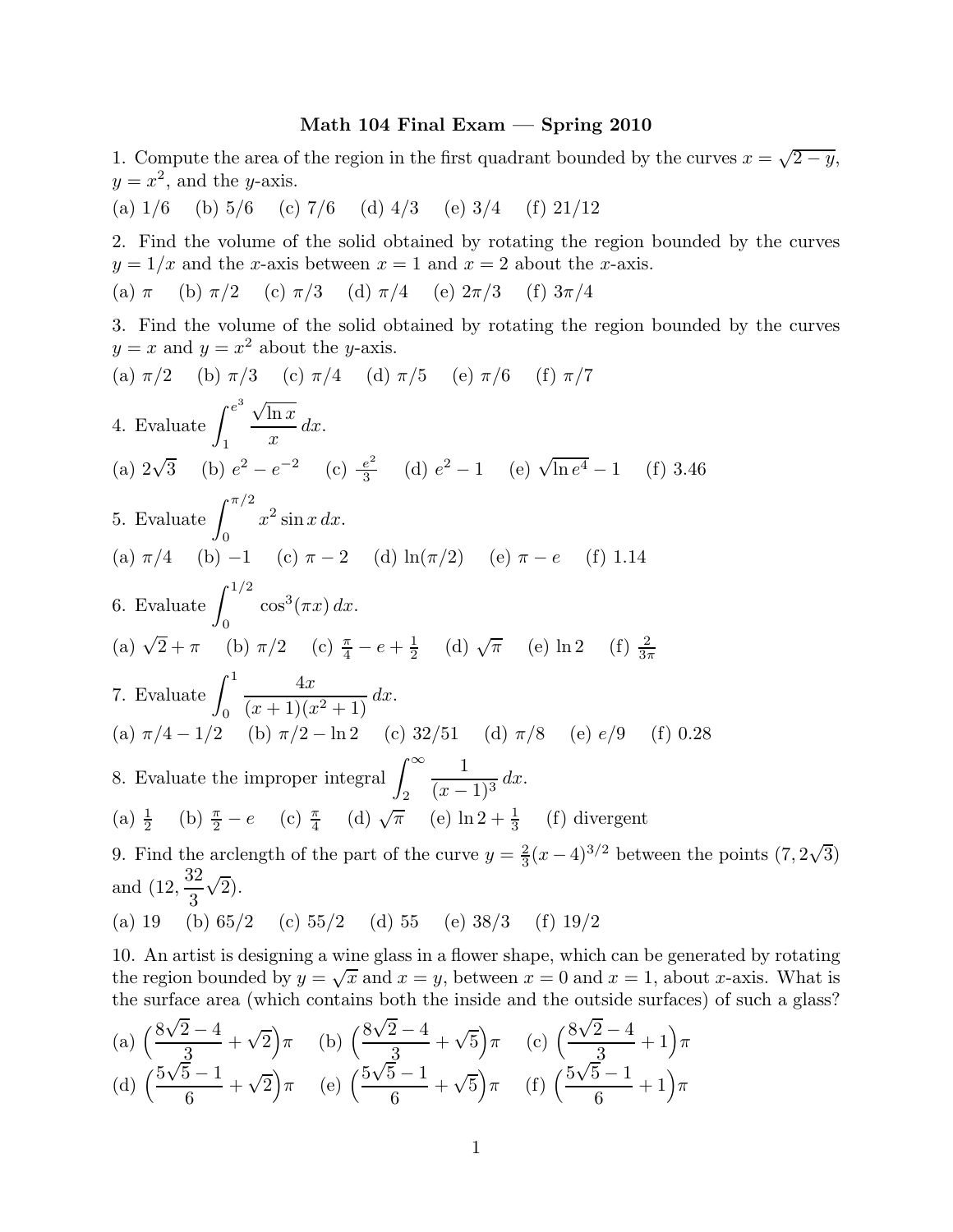11. What is the x-coordinate of the centroid of the region bounded by the graph of  $y = \sqrt[3]{x}$ , the line  $x = 8$ , and the x-axis?

(a) 8 (b)  $\frac{16}{7}$ 7  $(c) \frac{32}{7}$ 7 (d)  $\frac{2}{2}$ 3 (e) 4 (f)  $\frac{224}{9}$ 9

12. Consider the initial value problem  $\frac{dy}{dt} - y = 1$ , with  $y(0) = 3$ . Find  $y(1)$ . (a) e (b) e − 1 (c) 3e (d) 3e − 1 (e) 4e (f) 4e − 1

13. The size  $P(t)$  of a certain population at time t satisfies the differential equation  $dP$  $\frac{d}{dt} =$ P 2  $\sqrt{ }$  $1 \left(\frac{P}{2000}\right)$ . At t=0 the population is 400. What is the behavior of  $P(t)$  as  $t\to\infty$ ?

(a)  $P(t) \rightarrow 0$  (b)  $P(t) \rightarrow \infty$  (c)  $P(t) \rightarrow 4000$  (d)  $P(t) \rightarrow 2000$ (e)  $P(t) \rightarrow 800$  (f)  $P(t)$  oscillates between 200 and 4000.

14. Determine if the sequence  $a_n =$  $\sqrt{n+1} - \sqrt{n}$  $\sqrt{n+1} + \sqrt{n}$ converges or diverges. If it converges, find the limit.

(a) 2 (b) 
$$
\frac{1}{2}
$$
 (c)  $\sqrt{2}$  (d)  $\frac{1}{\sqrt{2}}$  (e) 0 (f) The sequence is divergent.

15. Determine if the series  $\sum_{n=1}^{\infty}$  $n=1$ 1  $\frac{1}{(2n-1)}$  converges or diverges. If it converges, find the sum.

(a) 
$$
\frac{1}{6}
$$
 (b)  $\frac{1}{2}$  (c) 1 (d)  $\frac{3}{4}$  (e)  $\frac{3}{2}$  (f) The series is divergent.

16. The series  $\sum_{n=1}^{\infty}$  $n=1$  $n^n$ n!

- (a) converges because the terms approach 0.
- (b) diverges because the terms do not approach 0.
- (c) converges by the alternating series test.
- (d) diverges by the alternating series test.
- (e) converges by the comparison test.
- (f) diverges by the geometric series test.

17. The series 
$$
\sum_{n=1}^{\infty} (-1)^n \frac{(n+3)2^{2n}}{3^{n+100}}
$$

- (a) converges absolutely by the ratio test.
- (b) converges conditionally (but not absolutely) by the ratio test.
- (c) diverges by the ratio test.
- (d) converges absolutely by comparison with  $\sum_{n=1}^{\infty}$  $\frac{1}{3^n}$ .
- (e) converges conditionally (but not absolutely) by comparison with  $\sum_{n=1}^{\infty}(-1)^n\frac{n+3}{3^n}$ .
- (f) diverges by comparison with  $\sum_{n=1}^{\infty}(-1)^n 4^n$ .